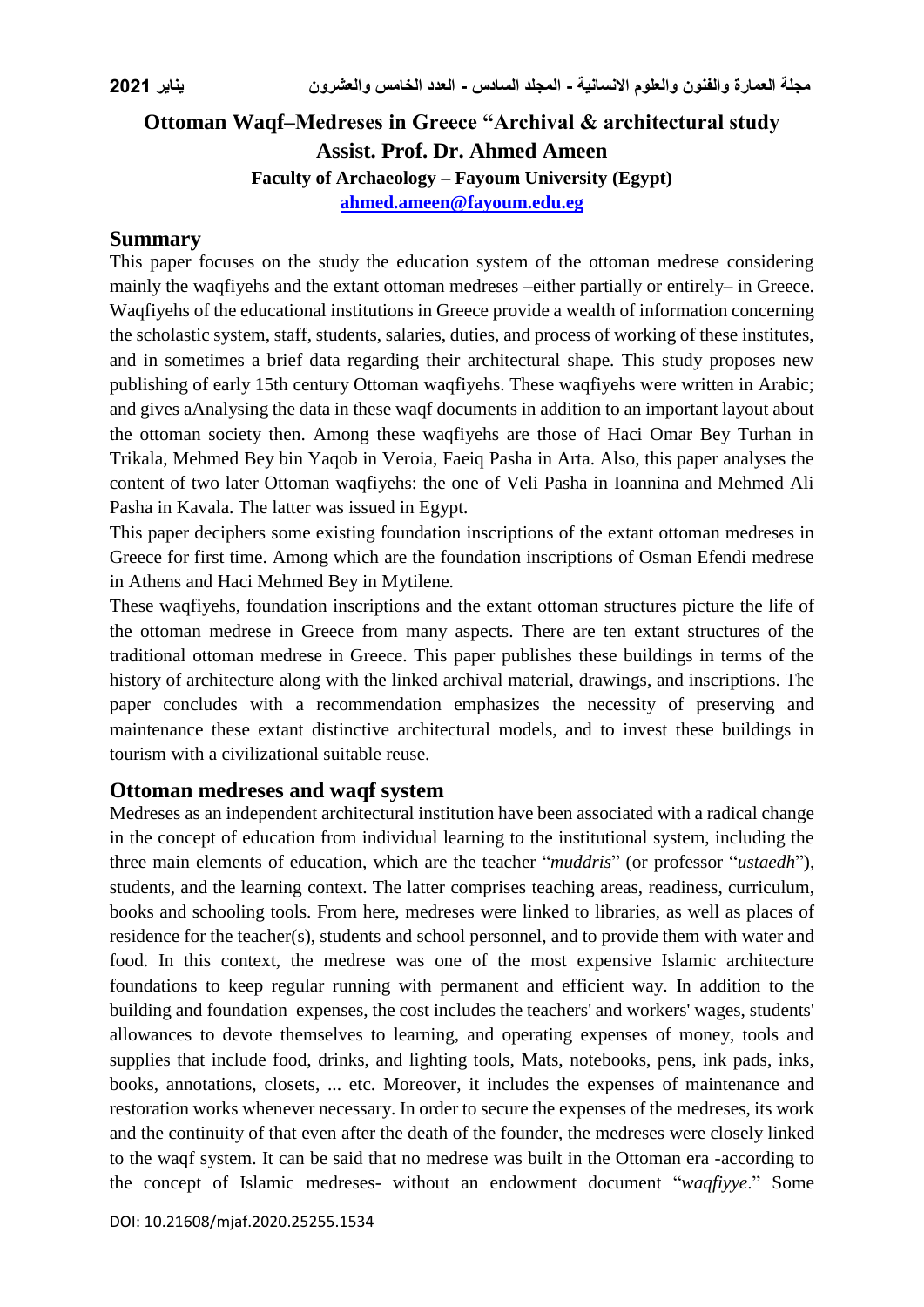endowments were used to operate existing schools or to increase their endowments and allocations.

### **1. Traditional Ottoman educational context considering the waqf system**

Analysing the texts of the waqf documents of Ottoman buildings in Greece, regarding the medrese architecture, teaching staff and their wages, students and their allowances, the following conclusions can be drawn:

The extent of the importance of the endowment system in sponsoring and directing the building of schools and managing the educational process in the Ottoman Empire.

The high prestigious position of the teacher in the Ottoman community, which was reflected in the teachers' wages significantly. The average monthly salary of a teacher during the  $9<sup>th</sup>$  century AH / 15th AD was 15 *akçes* or ten dirhams, which was a considerable salary, given that the medreses mentioned here were outside the main famous capitals of the Balkans. It should be noted that the teacher's salary here is the highest one, along with his allowances, in the endowment, and it is -in most cases- equal to the salary of the "*metwali*" endowment *nadhir*. Sometimes, the *waqfiyeh* assigned his teaching position to his descendants, as in the case of the Faik Pasha medrese in the city of Narda (Arta). *Waqfiyehs* also indicate the prestigious status of the teacher in Ottoman community; as declare some endowments which made the mandate after the founder's family- to the kadi and teacher of the city.

- The school teacher is the most highly-paid, prestigious and highly paid teacher of all teaching staff, followed by a teacher, Khaneh, or writers; The ratio of the latter's wage to the teacher's wage ranges from a quarter to two-thirds.

- While teaching activities were carried out within a number of establishments, such as: mosques, mesjids, zawiye, hospices, houses, and libraries, in addition to the medreses and the *kuttab*. The approved formal education was only through the medrese, and the school's graduates represented the elite of the Ottoman society at that time, and they worked in teaching, judiciary and fatwa.

- Outstanding concern for school students, interest in teaching them morals and respect for order, and appreciating students morally and financially to encourage them to devote themselves to knowledge and strive to achieve it; By allocating prepared accommodations for them, providing food on a permanent and regular basis, allocating sums of money in return for their dedication to acquiring knowledge and not working and being preoccupied with crafts or trade. Student gets one dirham (or one daily supplement), excluding food and accommodation. In early medreses, each student lived in a single room, and the number of students matched the number of school rooms. While, late Ottoman medreses characterised with double rooms, as the waqfiyeh of Wali Eddin Bayanih medrese at Ioannina, and the one of the Mehmed Ali Pasha in Kavala show.

- The shift from the traditional educational system to the institutional one in the 13<sup>th</sup> century AH  $(19<sup>th</sup>$  c. AD) is observed in the managing way that appeared in the waq fively o waq fivelength Ottoman late medreses. This was visible in the number of students, which was a small number, mostly under twenty, then reached one hundred and twenty, as the waqfiyeh of Mehmed Ali Pasha medrese stated. Also, the wage system from the daily payment to the monthly salary (*mahiya*), as well as the annual leave and Hajj leave system, giving a refrence for the institutional education system and State schools.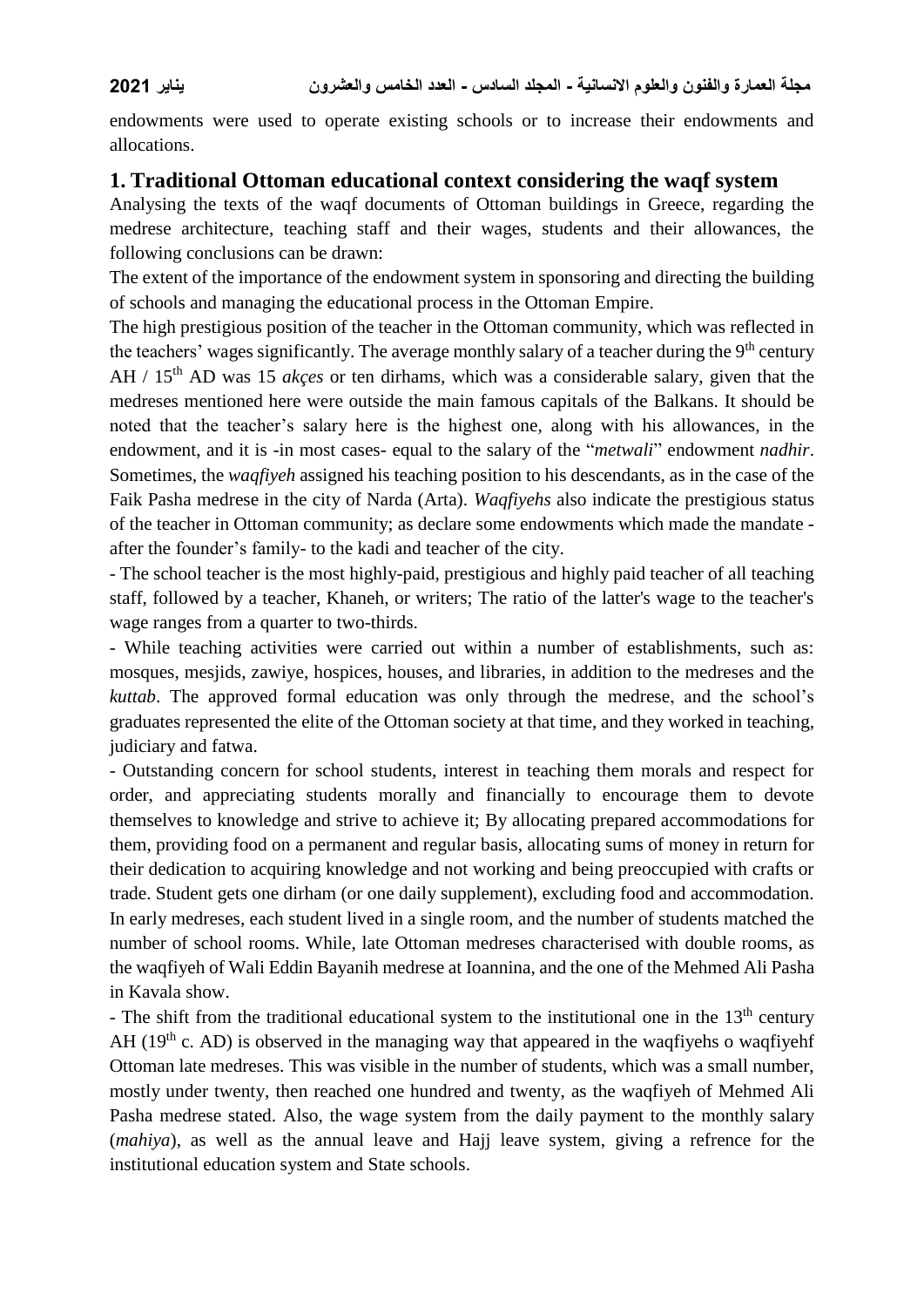- The values of teachers' salaries, the payment currencies reflect the Ottoman monetary and economic system and its development over centuries. It also sheds light on the nature of the farming system, crops and auxiliary services to them, while giving special value to olive trees and olive presses, and livestock as main fund recouses in Ottoman Greece.

It is noticed from the teacher's fee in the three endowments for the contemporary end of the AH 9<sup>th</sup>/15<sup>th</sup> century that the teacher's wage was daily, and the amount was 10 dirhams or its equivalent, and that it was approximately equivalent to 15 akce, plus 1/30 kilogram of wheat and 1/360 of rice, taking into account the Taking into account that the units of mass and magnitude of weight differed from place to place within the Ottoman Empire. In the 13th century AH / 19 AD, the wage system was in the monthly and annual system, and there were grades for teachers: a first teacher (professor) and a second teacher, and the big difference between their salaries reflects the difference between the degree and the requirements for appointing and duties of each. Comparing the waqfiyehs of Ioannina medrese and the Mehmed Ali medrese in Kavala shows the big difference between the salary values of the teacher, even both date back to the AH  $13<sup>th</sup>$  / AD  $19<sup>th</sup>$  century; this concludes that the teachers' salaries were associated with the numbers of students and the potential of the founder.

Medrese students were also divided into categories, and were known by several names.

- The endowment used to sometimes require medrese students -apart from taking lessons- to recite certain verses from the Qur'an or to recite specific supplications and supplications for the endowment holder on information days, and they were sometimes allocated additional fees for that.

Some students were employed to serve the Waqf Mosque as an imam or muezzin for a fee other than his financial allowances as a student.

- There was a strict system for studying and licenses in medreses, and there were penalties for those who violated this up to dismissal from the school.

Many Examples show that numbers of Ottoman medrese were originally houses and concerted later to medreses as the case of the Aisha Khatun Girls' Education School in Athens, the Qadi Syed Ahmed Bey Ibn the Late Abdullah Bey School in Demirhisar, the office of the Mufti of Athens, Hamzah Effendi bin Ishaq Effendi, etc.

- The medrese was -in most cases- next to a mosque if it was not the same that it included a mosque, so the teacher and students used to pray in the mosque, and next to the mosque and the school there was also a corner or building -the endowment documents mentioned it, and described its employees, tasks and wages, as well as their jobs and to whom the provision of the service and its expenses- to feed the poor, travelers and workers of these buildings free of charge; Thus, it provided students, teachers, and medrese staff, the kuttab with their daily food. - While the medrese came as a separate and separate building close to the mosque; The Dar al-Ta`lim (the school of the children) was often attached to the mosque, and not an independent building, especially in the  $15<sup>th</sup>$  century AD buildings, as indicated by the waqfiyeh of the Faik Pasha mosque and medrese in Arta. This formation, where the school, along with a mosque adjacent to the same builder, is a characteristic of Ottoman architecture in Greece, and among its existing examples are the mosque and medrese of Khalil Agha in Kavala, and the mosque and medrese of Sultan Ibrahim of Chania in Crete. The documents and endowments refer to a large number of examples in Greece of the juxtaposition between the mosque and the medrese, and in many cases other buildings such as: the kuttab, imaret, or zawiye, or fountain …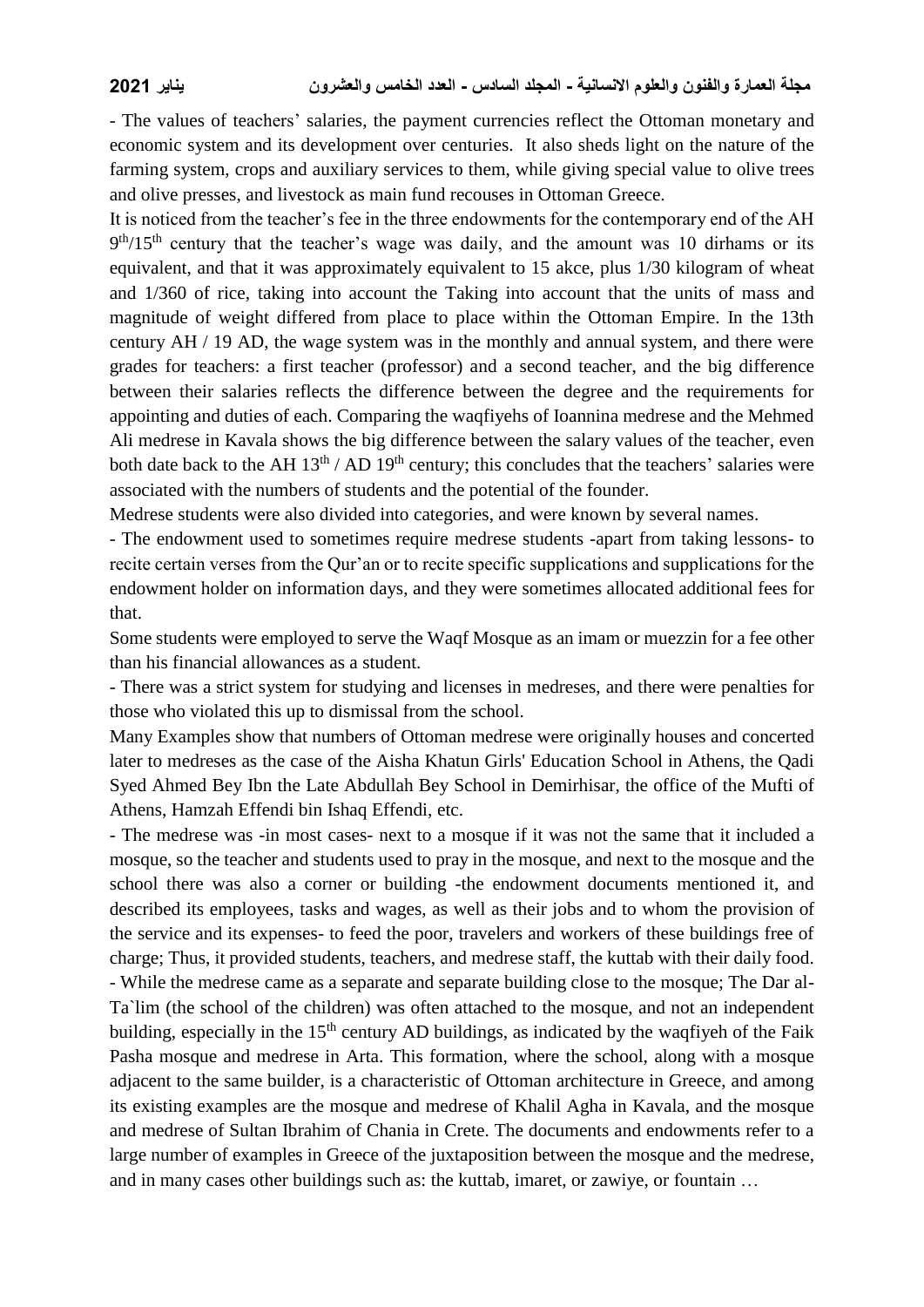### **2. History and architecture of Ottoman medreses**

The medrese was one of the architectural constants in the Ottoman city in the Balkans, especially in the main cities. The Ottomans built six hundred and sixty-five (665) medreses throughout their rule over the Balkan countries.

The medrese of Suleiman Pasha (735-758 AH / 1335-1357 CE) is the oldest Ottoman school preserving its original layout -the model that all Ottoman medreses followed in plan; It consists of a classroom "*dershane*" and eleven students' rooms, which occupy three sides that wrap around an open celestial courtyard, forming a shape Π, and this (Ottoman) layout -with different styles- prevailed in Balkan countries. This model was also found in the Islamic countries that joined under the Ottoman rule. Studies of the history of Islamic architecture in those countries call it (incoming Ottoman planning), (Ottoman, Istanbul-li architecture), and (Turkish or Turkish plan) to distinguish it from the planning of local medreses before the Ottoman era as in Egypt, Libya and the Levant.

It is worth noting that the predominance of the layout of the Ottoman medrese with one classroom represents a direct echo of the impact of adopting and teaching the single sect, which is the Hanafi School of thought in the Ottoman Empire. Whereas in most cases more than one sect was taught in Mamluk medreses; Which naturally corresponds to the multiplicity of teaching places in these schools represented mainly in the iwans, and then we find that the teaching of the one doctrine (Hanafi) in the Ottoman medreses contributed to the formulation of the school's layout with one classroom (*dershane*). The presence of the fountain for ablution in the center of the school courtyard also comes according to the prevailing Hanafi School of jurisprudence. According to the Hanafi School, it is not permissible for all worshipers to perform ablution from one pool of water. Because this affects the purity of the water in the basin and the tap believes that it is better for the water to pass from the basin through pipes to taps, so that it is decided to close and open them according to the need of the ablution. The fountain (*Shaidhrwan*) and the ablution of the medrese of Mehmed Ali Pasha Complex (1233 AH / 1817- 1818 CE) in Kaval represent a distinctive examplein this regard.

In the Ottoman plan, the rooms were distributed in the early period on three sides, sometimes on only two sides around the courtyard, and then became distributed on the four sides around the courtyard, according to the available space. The students' rooms are preceded by a vaulted shed, which in turn overlooks the courtyard through a vaulted arcade. The rooms, as well as the shed in front of them, were mostly covered with domes. The rooms were small, with an average area of 10: 12 square meters, and the two students lived in them. Each room was provided with a fireplace with a chimney, and wall closets. There was a teaching hall (*dershane*), and it was in the middle of the rooms, especially in one-storey medreses, or it was located in one of the school's corners in multi-storey medreses. In the early period, all medreses were one-story, and the fusqia in the middle of the courtyard was the source of water for the school, from which students drink and perform ablution for prayers. If the medrese is not part of an architectural complex that includes a mosque, then it has a mosque for prayers, or the classroom betrayed by itself is a mosque, regardless of its construction, in line with the direction of the qiblah; so the mihrab is in one of the corners of the hall or has azurons, as we find in the classroom of the mosque (originally dershane) of the Mehmed Ali Pasha medrese in its complex in the city of Kaval.

The Ottoman medreses in general are simple in their architecture and very limited in their